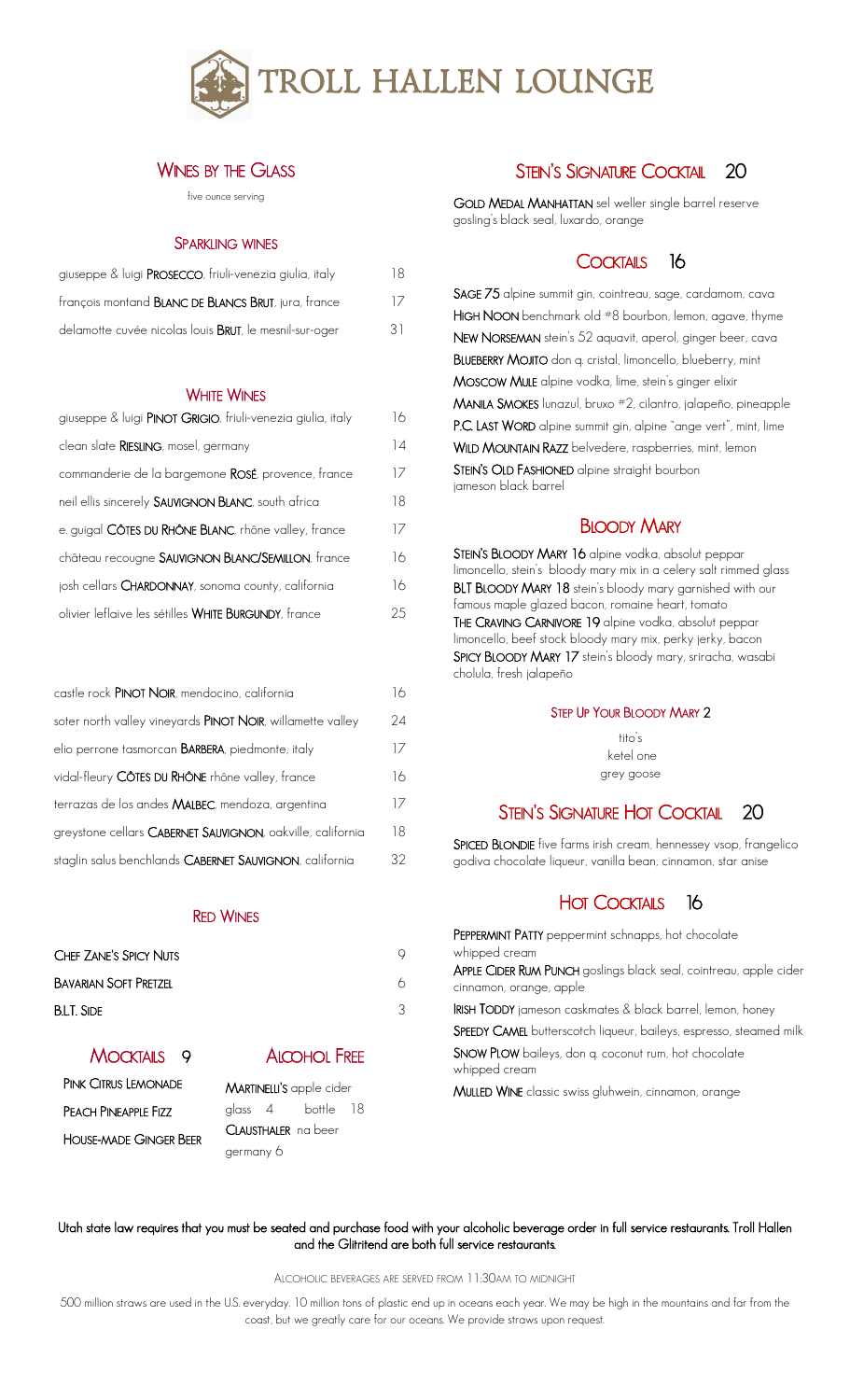

## UTAH DRAUGHT BEER 9

red rock grand bavaria WEISS BIER, traditional german-style unfiltered wheat beer with strong hints of clove, citrus & banana

bohemian sir-veza MEXICAN-STYLE LAGER, a classic mexican-style lager with a light touch of sweetness at the finish

red rock HONEY WHEAT ALE, a mild & crisp finish created by the addition of honey balancing the malt flavor

STEIN'S AMBER ALE, straightforward, balanced, malty amber ale

uinta cutthroat PALE ALE, traditional pale ale with a full malt body & a clean hop finish

red rock juicy PALE ALE, new england style, unfiltered, juicy hop aromas dominate with berry-citrus and white-pine hops on finish

bohemian CHERNY BOCK, german style schwarzbier, dark roasted & aromatic malts add seductive hints of coffee & chocolate

### CRAFT BEER, CIDER & SPIKED SPARKLING WATER

| heyzeus MEXICAN STYLE LAGER, melvin, wy, 12 oz, 5.2%                           | 8  |
|--------------------------------------------------------------------------------|----|
| 2x4 IIPA, melvin, wyoming, 12 oz, 10%                                          | 12 |
| PALE SOUR ALE, ommegang brewery, ny, 11.2 oz, 6.9%                             | 12 |
| black butte <b>PORTER</b> , deschutes, oregon, 12 oz, 5.2%                     | 9  |
| strongbow GOLD CIDER, united kingdom, 16.9 oz, 5.0%                            | 10 |
| mountain west RUBY CIDER, utah, 17 oz, 6.8%                                    | 16 |
| grandeur peak SPIKED SPARKLING WATER, utah, 12 oz, 4.0%<br>ruby red grapefruit | 8  |

#### UTAH CRAFT BEER

| BLONDE ALE, kiitos brewing, 12 oz, 5%                         | 9               |
|---------------------------------------------------------------|-----------------|
| pfeifferhorn LAGER, epic brewing, 22 oz, 5.3%                 | $\overline{14}$ |
| 24k GOLDEN ALE, 2 row brewing, 12 oz, 5.7%                    | 9               |
| 1842 czech PILSENER, bohemian brewery, 12 oz, 4%              | 9               |
| fröhlich PILSNER, red rock brewery, 16 oz, 5.5%               | 14              |
| brainless <b>BELGIAN ALE</b> , epic brewing, 22 oz, 8.2%      | 18              |
| dallas alice <b>BELGIAN ALE</b> , level crossing, 16 oz, 6.2% | 14              |
| ghost rider WHITE IPA, wasatch brewery, 12 oz, 6%             | 9               |
| suss it out IPA, level crossing, 16 oz, 6.9%                  | 15              |
| ferda <b>IIPA,</b> t.f. brewing, 16 oz, 8.2%                  | 12              |
| feelin' hazy IIPA, 2row brewing, 12 oz, 9%                    | 12              |
| soul rex IIPA, level crossing, 16 oz, 8.4%                    | 16              |
| elephino IIPA, red rock brewery, 16 oz, 8%                    | 15              |
| bobcat nut <b>BROWN ALE</b> , red rock brewery, 16 oz, 6.1%   | 14              |
| baba <b>BLACK ALE</b> , uinta brewing, 12 oz, 5%              | 9               |
| sel BELGIAN RED ALE, bourbon barrel aged, 160z, 9.25%         | 14              |
| devastator DOUBLE BOCK, wasatch brewery, 12 oz, 8%            | 10              |
| drioma RUSSIAN IMPERIAL STOUT, red rock, 160z, 10.1%          | 15              |

## AGE WORTHY BEER

| OUDE GEUZE 3 fonteinen, belgium, 12 oz, 6.4%, blend of 1 to 3 year old lambic, tart, earthy, spritzy                             | 40  |
|----------------------------------------------------------------------------------------------------------------------------------|-----|
| CUVÉE ARMAND & GASTON 3 fonteinen, belgium, 26 oz, 5.9%, lambic blend from 2013, 2014 & 2015                                     | 90  |
| HOMMAGE 3 fonteinen, belgium, 26 oz, 6.3%, lambic with farm grown raspberries aged in french oak                                 | 145 |
| AGED RED petrus, belgium, 26 oz, 8.5%, full bodied, fruity, refreshing sour brewed with cherries                                 | 42  |
| PAARDEBLOEM red rock brewing, salt lake city, 12oz, 9.2%, belgian style ale, brewed with dandelions, barrel aged                 | 45  |
| RED SEA RIFT level crossing, salt lake city, 160z, 9.6%, imperial coffee stout with jack mormon coffee & conspiracy chocolate    | 50  |
| <b>BOURBONIC PLAGUE</b> cascade brewing, portland, 16 oz, 11.1%, imperial porter aged in bourbon barrels with dates & spices     | 52  |
| BRUNCH LINE cascade brewing, portland, 16 oz, 9.6%, sour wheat & blonde ale aged in white wine barrels with orange zest          | 46  |
| IO SAISON jolly pumpkin, 22 oz, 6.8%, saison brewed with rose hips, rose petals & hibiscus                                       | 45  |
| <b>BLACK BETTY</b> nebraska brewing co, 16oz, 10.6%, russian imperial stout aged in whiskey barrels                              | 38  |
| ST. FLORENCE wildflower brewing, new south wales, 12 oz, 6%, australian wild ale refermented with semillon grapes                | 62  |
| THE BEAR AND THE BEES mad fritz, st. helena, 26 oz 5.6%, belgian strong ale & dry mead style, soft spiced, honey & oak notes     | 44  |
| THE LION AND OTHER BEASTS mad fritz, st. helena, 26 oz 5.5%, belgian style grisette, bright with light fruit tones               | 47  |
| THE WIND AND THE SUN mad fritz, st. helena, 26 oz, 8.5%, golden strong ale, crispy & lean, aged in chardonnay barrels            | 49  |
| THE LION AND THE MOUSE mad fritz, st. helena, 26 oz, 7.5%, abbey ale, inviting with a bold nose of dried fruit, caramel & toffee | 49  |
| THE GOOSE THAT LAID THE GOLDEN EGG mad fritz, st. helena, 26 oz, 7%, saison style with earthy aromatic                           | 46  |
| THE DOG AND THE CLOG mad fritz, st. helena, 26 oz, 6.5%, esb style ale, aged in new french oak and chardonnay barrels            | 47  |
| THE BOY WHO CRIED WOLF mad fritz, st. helena, 26 oz, 6.9%, biére de garde ale aged in chardonnay barrels, hint of brett          | 47  |
| THE OLD MAN & DEATH mad fritz, st. helena, 26 oz, 9.1%, imperial rye stout aged in french oak, nutty with spice & roasted malt   | 50  |
|                                                                                                                                  |     |

Utah state law requires that you must be seated and purchase food with your alcoholic beverage order in full service restaurants. Troll Hallen and the Glitritend are both full service restaurants.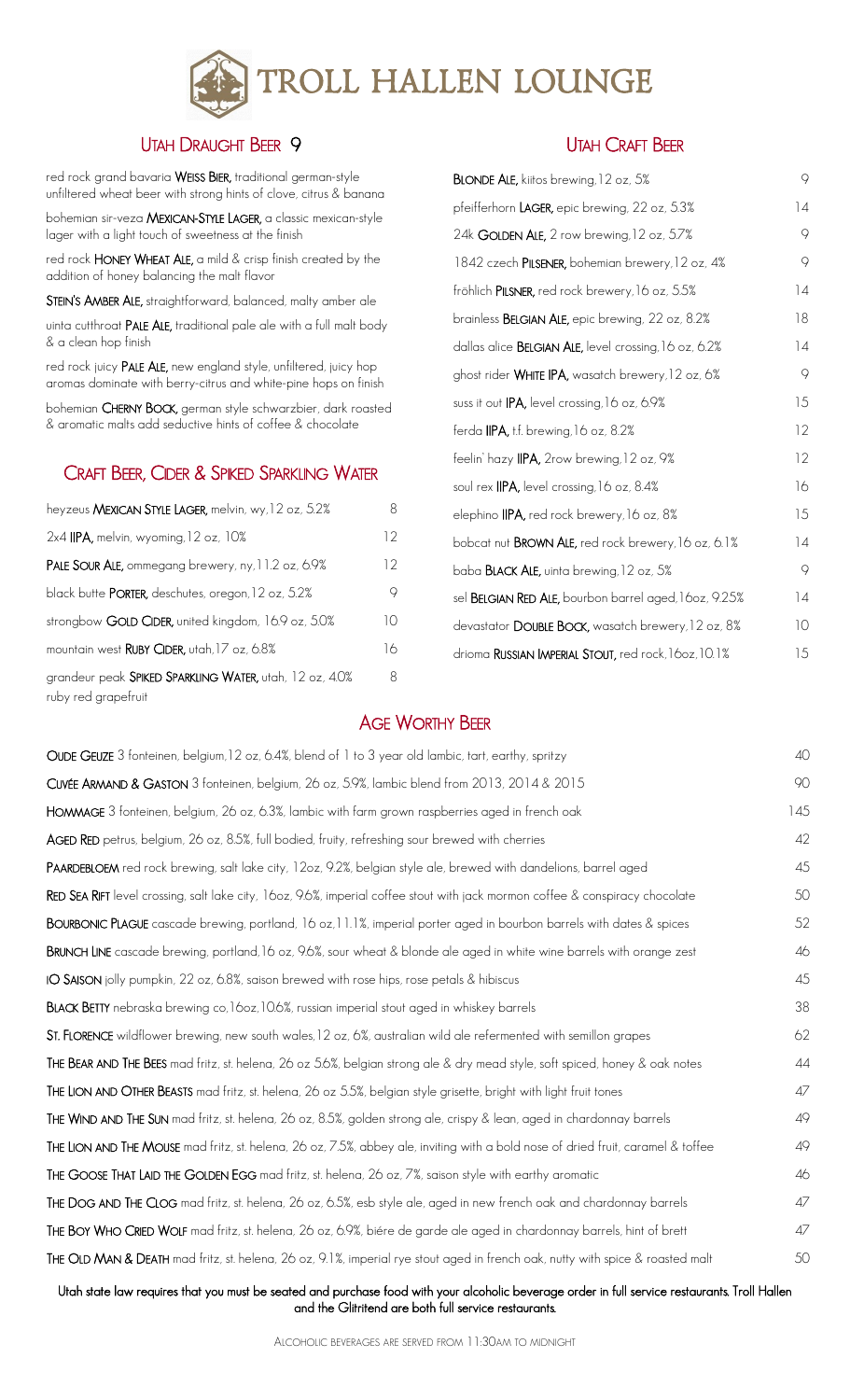| <b>ALPINE LAFAYETTE</b> , park city                  | 16              |
|------------------------------------------------------|-----------------|
| <b>ALPINE TRAVELER'S REST, park city</b>             | 18              |
| CROWN ROYAL, canada                                  | 14              |
| <b>FIREBALL</b> , canada                             | 13              |
| <b>GENTLEMAN JACK, tennessee</b>                     | 14              |
| <b>HIGH WEST AMERICAN PRAIRIE RESERVE, park city</b> | 18              |
| HIGH WEST CAMPFIRE, park city                        | 20              |
| HIGH WEST DOUBLE RYE, park city                      | $\frac{1}{4}$   |
| HIGH WEST MIDWINTER NIGHTS DRAM, park city           | 24              |
| <b>HIGH WEST SILVER WESTERN OAT, park city</b>       | 14              |
| <b>HIGH WEST YIPPEE KI-YAY</b> , park city           | 22              |
| <b>JACK DANIEL'S, tennessee</b>                      | 14              |
| <b>JAMESON 12 YEAR</b> , ireland                     | 14              |
| <b>JAMESON BLACK BARREL</b> , ireland                | 15              |
| <b>JAMESON CASKMATES</b> , ireland                   | 16              |
| <b>LEGACY</b> , canada                               | $\frac{1}{4}$   |
| <b>NIKKA COFFEE GRAIN</b> , japan                    | 22              |
| RITTENHOUSE RYE, kentucky                            | $\overline{14}$ |
| <b>TULLAMORE DEW, ireland</b>                        | $\frac{1}{4}$   |
| UNCLE NEAREST 1856, tennessee                        | 16.             |
| <b>WHISTLE PIG RYE12 YEAR, canada</b>                | 22.             |
| NN V N                                               |                 |

#### VODKA

|                               |     | <b>VAN WINKLETZ YEAR, ker</b>   |
|-------------------------------|-----|---------------------------------|
| <b>ALPINE</b> , park city     | 13  | WILLIAM LARUE WELLER, ke        |
| <b>ABSOLUT</b> , sweden       | 13  | <b>WOODFORD RESERVE, ket</b>    |
| <b>ABSOLUT PEPPAR, sweden</b> | 13  | <b>WOODFORD RESERVE DC</b>      |
| BELVEDERE, poland             | 14  |                                 |
| CHOPIN, poland                | 14  |                                 |
| <b>GREY GOOSE, france</b>     | 15  |                                 |
| HIGH WEST 7000, park city     | 13  |                                 |
| KETEL ONE CITROEN, holland    | 14  | <b>ALPINE SUMMIT GIN, par</b>   |
| <b>KETEL ONE</b> , holland    | 15  | <b>BEEHIVE JACK RABBIT, uta</b> |
| <b>STOLICHNAYA, russia</b>    | 13  | <b>BOMBAY SAPPHIRE, englo</b>   |
| TITO'S, u.s.a.                | 15  | <b>BOTANIST</b> , scotland      |
| <b>WHEATLEY, kentucky</b>     | 1.5 | <b>BROKER'S, england</b>        |

# RUM

| <b>ANTELOPE ISLAND RUM, utah</b>   | 15 |
|------------------------------------|----|
| <b>CAPTAIN MORGAN, puerto rico</b> | 13 |
| DON Q. COCONUT, puerto rico        | 13 |
| DON Q. CRISTAL, puerto rico        | 13 |
| FLOR DE CAÑA 18 YR, nicaragua      | 15 |
| GOSLING'S BLACK SEAL, bermuda      | 15 |
| <b>MOUNT GAY, barbados</b>         | 13 |

## **SCOTCH**

| CHIVAS REGAL 12 YEAR, scotland        | 14  |
|---------------------------------------|-----|
| <b>DEWAR'S</b> , scotland             | 14  |
| <b>JOHNNIE WALKER BLACK, scotland</b> | 19  |
| <b>JOHNNIE WALKER BLUE</b> , scotland | 62  |
| <b>NAKED GROUSE</b> , scotland        | 1.5 |
|                                       |     |

| ABERFELDY 21 YEAR, highlands           | 35  |
|----------------------------------------|-----|
| ARDBEG10 YEAR, islay                   | 16  |
| <b>BALVENIE DOUBLEWOOD 12 YEAR</b>     | 20  |
| GLENFIDDICH 12 YEAR, highlands         | 15  |
| GLENFIDDICH 15 YEAR, highlands         | 20  |
| GLENLIVET 12 YEAR, speyside            | 15  |
| GLENLIVET 18 YEAR, speyside            | 32  |
| <b>GLENLIVET 25 YEAR, speyside</b>     | 58  |
| GLENWORANGIE LASANTA12 YEAR, highlands | 24  |
| GLENMORANGIE NECTAR D'OR, highlands    | 24  |
| LAGAVULIN16 YEAR, islay                | 29  |
| MACALLAN12 YEAR, highlands             | 19  |
| MACALLAN18 YEAR, highlands             | 68  |
| <b>MACALLAN 25 YEAR, highlands</b>     | 300 |
| <b>MACALLAN RARE CASK, highlands</b>   | 82  |
| OBAN14 YEAR, highlands                 | 24  |
| TALISKER10 YEAR, isle of skye          | 17  |
|                                        |     |

### WHISKEY **BOURBON**

| <b>ALPINE STRAIGHT BOURBON</b> , park city     | 15  |
|------------------------------------------------|-----|
| <b>BASIL HAYDEN 8 YEAR, kentucky</b>           | 15  |
| <b>BENCHMARK OLD #8 BRAND, kentucky</b>        | 14  |
| <b>BLANTON'S SINGLE BARREL, kentucky</b>       | 17  |
| <b>BOOKER'S, kentucky</b>                      | 19  |
| <b>BUFFALO TRACE, kentucky</b>                 | 15  |
| <b>BULLEIT</b> , kentucky                      | 4   |
| EAGLE RARE 10 YEAR, kentucky                   | 34  |
| EAGLE RARE 17 YEAR, kentucky                   | 60  |
| <b>ELMER T. LEE SOUR MASH, kentucky</b>        | 39  |
| ELIJAH CRAIG SMALL BATCH, kentucky             | 24  |
| GEORGE T STAGG15 YEAR, kentucky                | 28  |
| <b>KNOB CREEK, kentucky</b>                    | 15  |
| <b>MAKER'S MARK, kentucky</b>                  | 4   |
| <b>MAKER'S MARK CASK STRENGTH, kentucky</b>    | 20  |
| OLD RIP VAN WINKLE 10 YEAR, kentucky           | 75  |
| PAPPY VAN WINKLE'S15 YEAR, kentucky            | 150 |
| SAZERAC RYE 6 YEAR, kentucky                   | 4   |
| SAZERAC RYE18 YEAR, kentucky                   | 50  |
| SEL WELLER SINGLE BARREL RESERVE, kentucky     | 15  |
| <b>THOMAS HANDY RYE, kentucky</b>              | 35  |
| VAN WINKLE12 YEAR, kentucky                    | 100 |
| WILLIAM LARUE WELLER, kentucky                 | 45  |
| <b>WOODFORD RESERVE, kentucky</b>              | 15  |
| <b>WOODFORD RESERVE DOUBLE OAKED, kentucky</b> | 21  |
|                                                |     |

| <b>ALPINE SUMMIT GIN, park city</b> | 1.5 |
|-------------------------------------|-----|
| BEEHIVE JACK RABBIT, utah           | 14  |
| <b>BOMBAY SAPPHIRE, england</b>     | 14  |
| <b>BOTANIST</b> , scotland          | 14  |
| <b>BROKER'S</b> , england           | 14  |
| <b>DENTED BRICK, utah</b>           | 13  |
| HENDRICK'S, scotland                | 14  |
| NOLET'S SILVER, holland             | 16  |
| TANQUERAY NO. 10, england           | 14  |

# TEQUILA & MEZCAL

| nce                       | 15 | GN                                   |           |
|---------------------------|----|--------------------------------------|-----------|
| , park city               | 13 |                                      |           |
| EN, holland               | 14 | <b>ALPINE SUMMIT GIN</b> , park city | 15        |
| ıd                        | 15 | <b>BEEHIVE JACK RABBIT, utah</b>     | 14        |
| sia                       | 13 | <b>BOMBAY SAPPHIRE, england</b>      | $\vert 4$ |
|                           | 15 | <b>BOTANIST</b> , scotland           | $\vert 4$ |
| ky                        | 15 | <b>BROKER'S, england</b>             | 14        |
|                           |    | DENTED BRICK, utah                   | 13        |
|                           |    | HENDRICK'S, scotland                 | 4         |
| <b>RUM</b>                |    | NOLET'S SILVER, holland              | 16        |
|                           |    | TANQUERAY NO. 10, england            | 14        |
| <b>RUM</b> . utah         | 15 |                                      |           |
| <b>V</b> , puerto rico    | 13 |                                      |           |
| JT, puerto rico           | 13 |                                      |           |
| puerto rico               | 13 | <b>TEQUILA &amp; MEZCAL</b>          |           |
| YR, nicaragua             | 15 |                                      |           |
| SEAL, bermuda             | 15 | <b>BRUXO #2 MEZCAL</b>               | 19        |
| bados                     | 13 | <b>CASA DRAGONES BLANCO</b>          | 20        |
|                           |    | <b>CLASE AZUL REPOSADO</b>           | 25        |
| SCOTCH                    |    | DON JULIO 1942 AÑEJO                 | 38        |
|                           |    | DON JULIO AÑEJO                      | 22        |
| <b>YEAR</b> . scotland    | 14 | <b>DON JULIO REPOSADO</b>            | 21        |
|                           | 14 | <b>HERRADURA REPOSADO</b>            | 15        |
| <b>BLACK</b> , scotland   | 19 | <b>HERRADURA SELECCIÓN SUPREMA</b>   | 72        |
| <b>BLUE</b> , scotland    | 62 | <b>HERRADURA SILVER</b>              | 18        |
| cotland                   | 15 | <b>LUNAZUL BLANCO</b>                | 13        |
|                           |    | PATRÓN AÑEJO                         | 9         |
|                           |    | PATRÓN GRAN PLATNIUM                 | 52        |
| <b>SINGLE MALT SCOTCH</b> |    | PATRÓN REPOSADO                      | 18        |
|                           |    | <b>PATRÓN SILVER</b>                 | 18        |
|                           |    |                                      |           |

# **LIQUEURS**

| ALPINE "ANGE VERT" LIQUEUR, park city | 14 |
|---------------------------------------|----|
| <b>BRENNEVIN AQUAVIT, iceland</b>     | 15 |
| <b>CLEAR CREEK GRAPPA, oregon</b>     | 14 |
| <b>GREEN CHARTREUSE, france</b>       | 15 |
| <b>GREEN CHARTREUSE VEP, france</b>   | 22 |
| LINIE AQUAVIT, norway                 | 15 |
| STEIN ERIKSEN 52 AQUAVIT, park city   | 16 |
| YELLOW CHARTREUSE, france             | 15 |
| ZIRBENZ, austria                      | 18 |